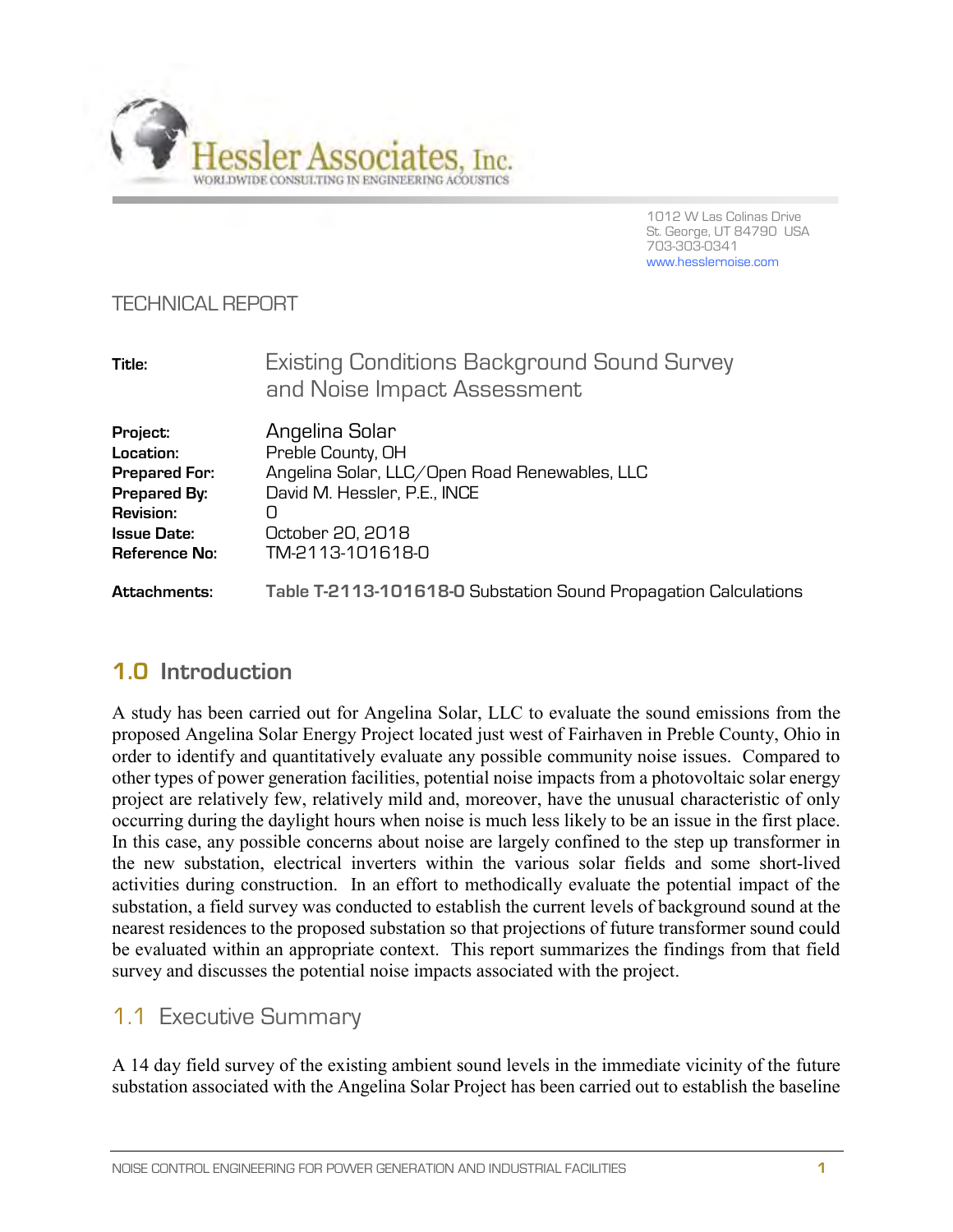

environmental conditions. The survey results indicate that the sound levels in the area are extremely quiet with an average daytime L90 sound level of only 31 dBA.

The sound power level of the step up transformer associated with the proposed substation was calculated from its expected maximum MVA rating of 109 and its far field sound pressure level frequency spectrum has been mathematically projected to the nearest residences to evaluate any potential noise impact using the modified Composite Noise Rating (CNR) methodology. This approach compares the frequency spectra of the existing background level to that of the proposed project to essentially gauge its audibility relative to the natural environmental sound level. Additional adjustments are made for such factors as time of day, tonal content and the community attitude towards to the project. The result of this analysis is that no significant adverse reaction is expected from the proposed substation at any of the nearest residences, although the transformer may be intermittently audible at the landowner's residence – and it would be prudent to try to increase the setback distance of the substation to the extent possible or erect a berm to better ensure that the predicted minimal noise impact actually occurs.

Beyond the substation, there will some sound from the electrical inverters distributed throughout the solar fields. While the sound emissions from this equipment are not negligible in overall magnitude and tonal in character close to these units, the higher frequency tonal aspect drops away very quickly with distance and field measurements indicate that inverter sound fades to insignificance relative to normal background levels at a distance of 150 ft. Moreover, inverter sound is rarely audible at the perimeter fence of typical solar fields so an adverse noise impact at the nearest residences beyond the project boundary appears to be highly unlikely from this equipment. In any event, options exist to mitigate inverter sound emissions should any problem arise.

In contrast to other forms of power generation, sound emissions during construction are expected to be dramatically lower in magnitude and duration. Some unavoidable disturbance is possible when the mounting posts are driven in but this activity will be fairly short-lived in any particular location. Other sounds from trenching and road building will also be brief in duration and will progress from place to place avoiding prolonged exposure at any specific location.

In general, the potential noise impacts from all aspects of the project are expected to minimal.

## **2.0 Existing Conditions Sound Survey**

The new substation associated with the project is currently planned for a location on the east side of County Road 600 E just north of its intersection with E. Greenwood Church Road. The nearest residence to the proposed site is the home of the landowner (of the substation property), which is approximately 400 ft. southeast of the step-up transformer. The next nearest homes are 1300 and 1500 ft. away from the substation and essentially far enough away that any kind of adverse noise impact would be highly unlikely, since the hum from a typical transformer of this size generally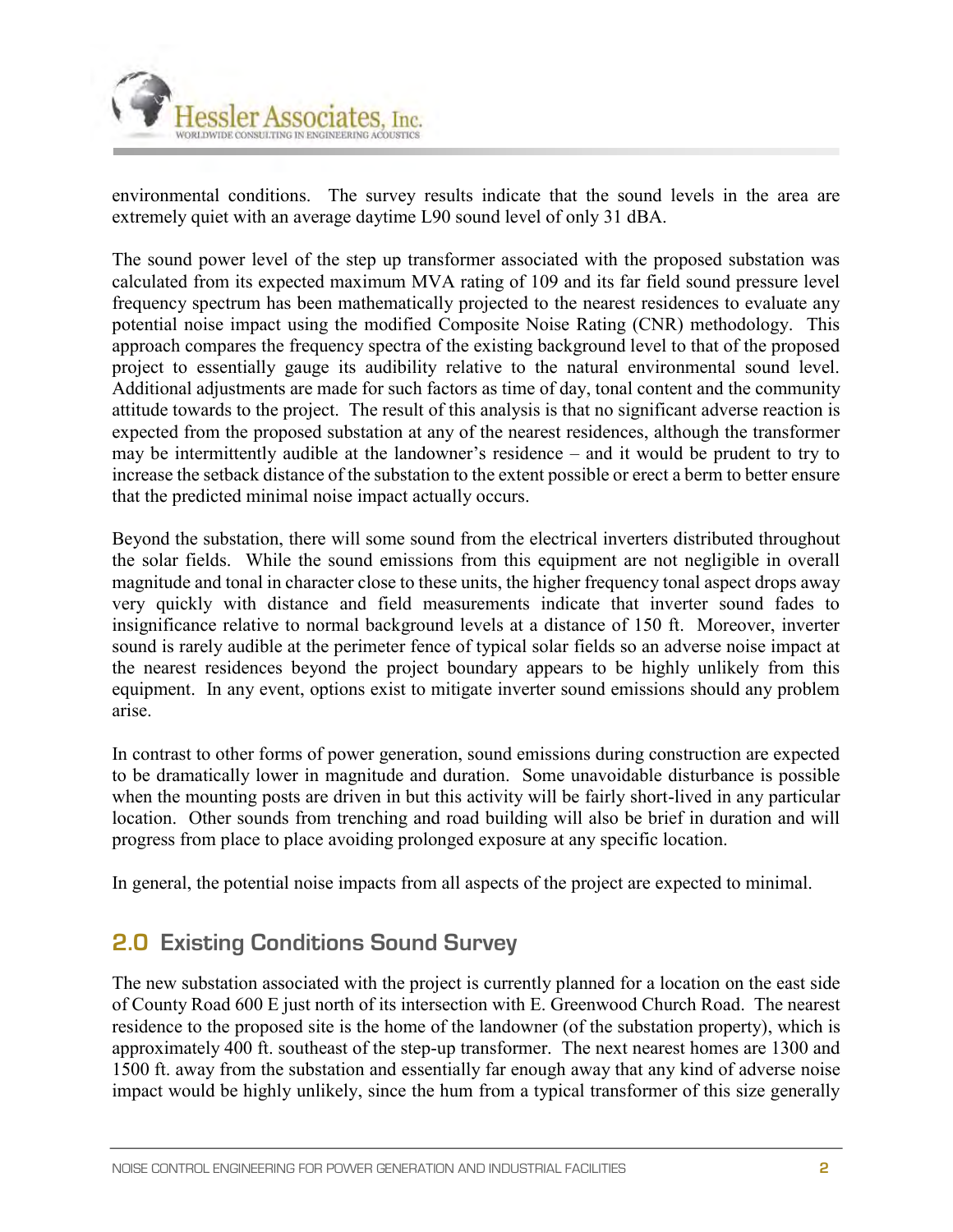

fades into the background and becomes largely imperceptible at a distance of roughly 500 ft. or less.

In order to quantitatively evaluate the potential noise impact of the substation, sound monitoring equipment was set up at the nearest house to measure the existing baseline ambient sound level, including its frequency content, for later comparison to the predicted sound levels from the substation. The survey was carried out over a 14 day period from March  $27<sup>th</sup>$  through April  $11<sup>th</sup>$ , 2018 using continuously recording sound monitors in general accordance with ANSI S12.9-R2013 "Quantities and Procedures for Description and Measurement of Environmental Sound. Part 2: Measurement of Long-term, Wide-Area Sound".

## 2.1 Measurement Location and Test Methodology

The tentatively planned substation location is shown in the aerial below along with the nearest residence and the background sound monitoring position.



**Figure 2.1.1** Substation Vicinity Showing Background Sound Measurement Location

As illustrated in Figure 2.1.2, a frequency analyzer, along with a back-up unit, were set up as a continuous sound monitors in the rear yard of the substation landowner's residence.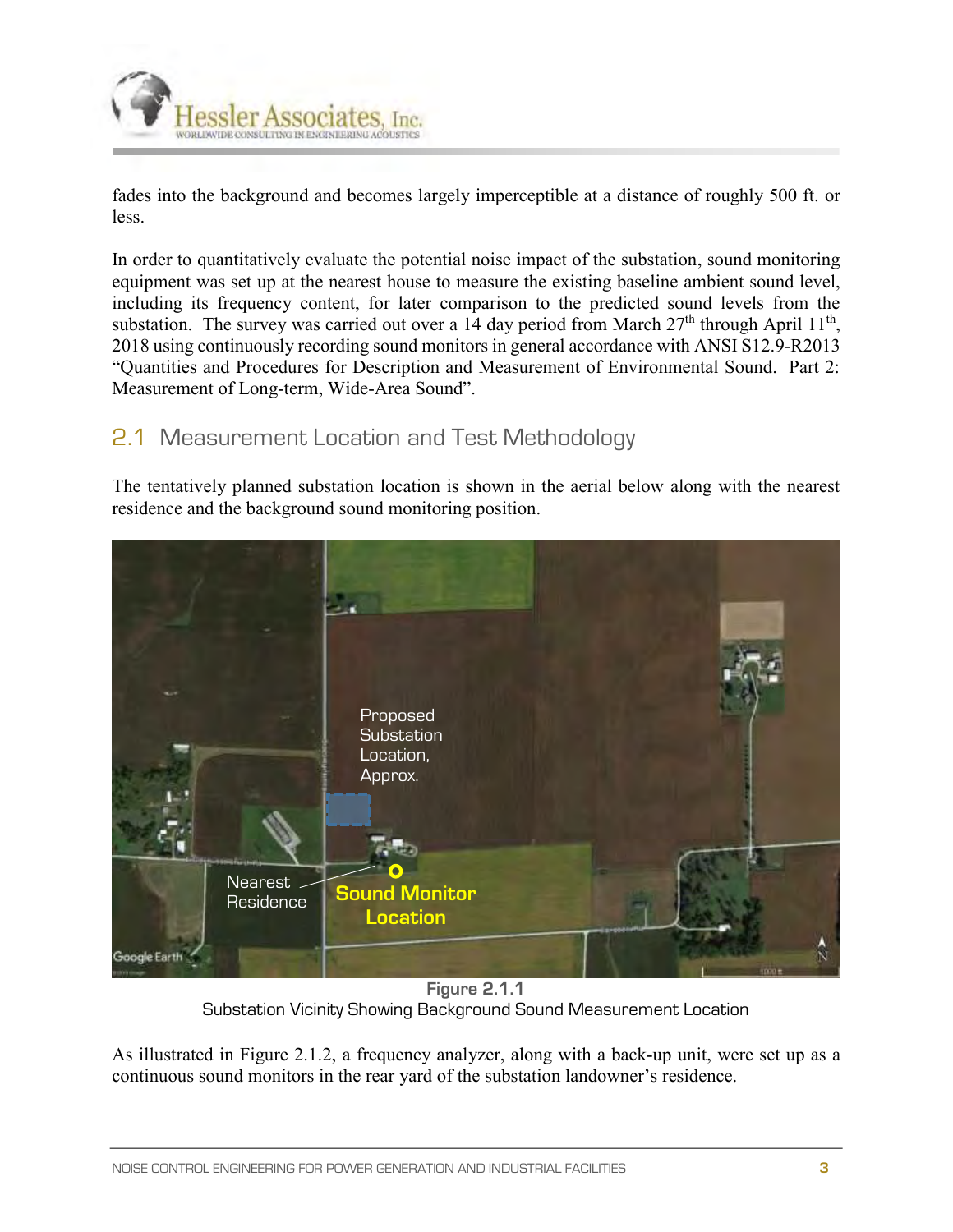



**Figure 2.1.2** Sound Monitoring Equipment Looking WNW towards House

## 2.2 Survey Equipment and Measurement Parameters

A Norsonic N-140, ANSI S1.4-1983(R2006) Type 1 precision, 1/3 octave band frequency analyzer was used as the primary instrument for the survey along with a Rion Model NL-22, ANSI Type 2, environmental sound monitor for redundancy. Each instrument was field calibrated with a Brüel and Kjær Type 4230, ANSI S1.40-1984(R1990) Type 1 calibrator at the beginning and end of the survey and both meters exhibited an insignificant amount of drift (within  $+/-0.2$  dB). Weathertreated 7 in. diameter windscreens were used to minimize self-generated distortion from wind. The microphones were fixed to temporary posts at a standard height of 1.2 m above local grade.

A variety of statistical sound levels, such as the minimum, average, maximum, etc. were measured in 10 minute increments over the 14 day survey period; however, the parameter of primary relevance and importance to this kind of survey is the "residual" or L90 percentile level, which is the sound level exceeded 90% of the time over each measurement period. Put another way, this level captures the quietest (not necessarily consecutive) 1 minute of each 10 minute interval making it a conservative measure of the near-minimum background sound level.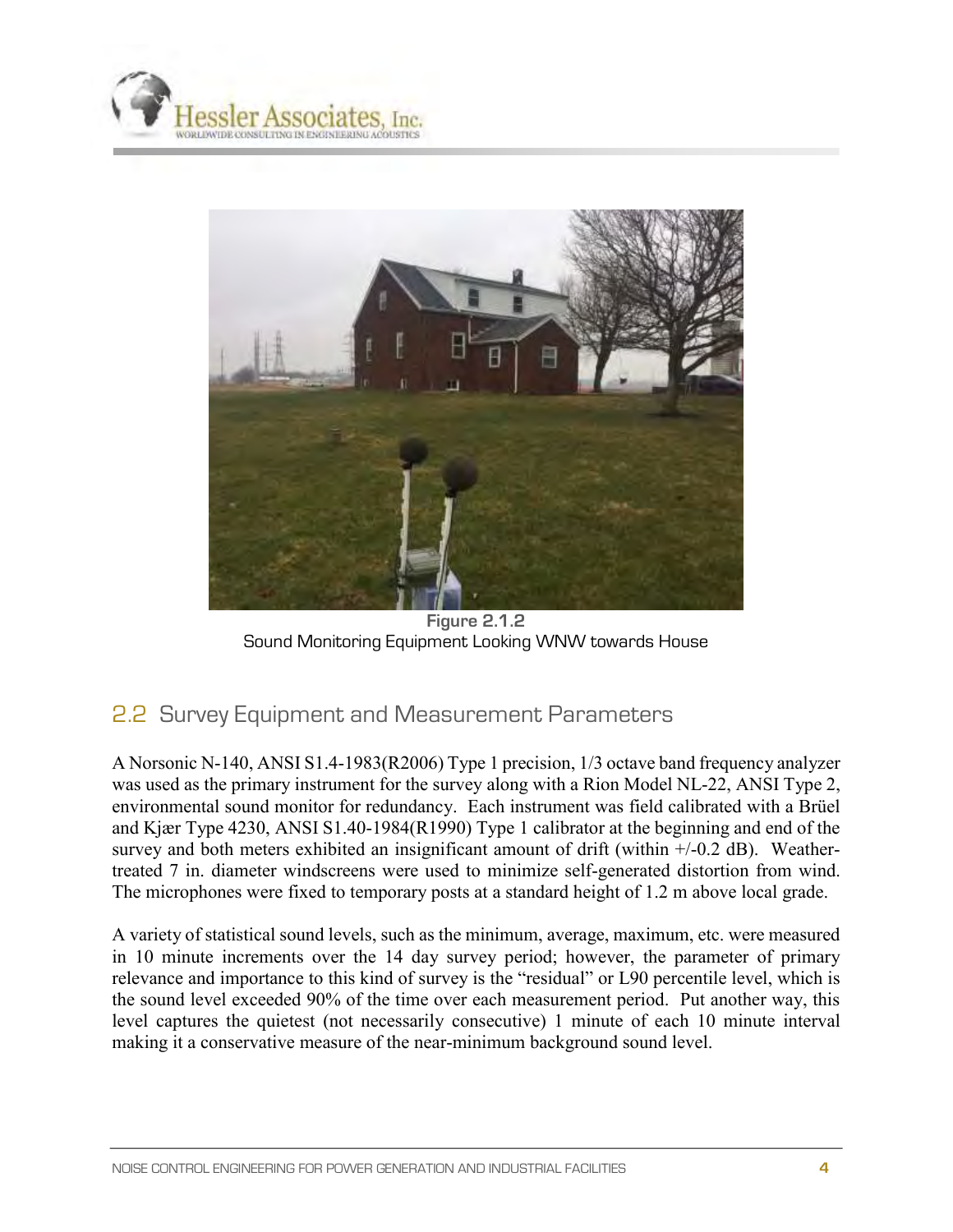

## 2.3 Survey Conditions

The weather conditions over the survey period were generally mild and conducive to the survey but there were several periods with gusty winds and rain. Most of these events were short-lived and only had a mild effect on the measurements; however, a storm on April 3 and 4 did significantly elevate the observed sound levels for an extended period, so all data collected during this period has been neglected.

## **3.0 Survey Results**

The survey results, in terms of both the average (Leq(10 min.)) and residual (L90(10 min.)) sound levels are plotted below. Periods with elevated winds and/or precipitation are shaded in blue.



**Figure 3.0.1**

What these results generally show is that this environment is extremely quiet with sound levels typically in the 20 to 35 dBA range. Slightly higher, but still relatively low sound levels, occur when the wind picks up. The storm on April  $3<sup>rd</sup>$  and  $4<sup>th</sup>$  can be considered an excursion from the norm and this data has been neglected in subsequent averaging.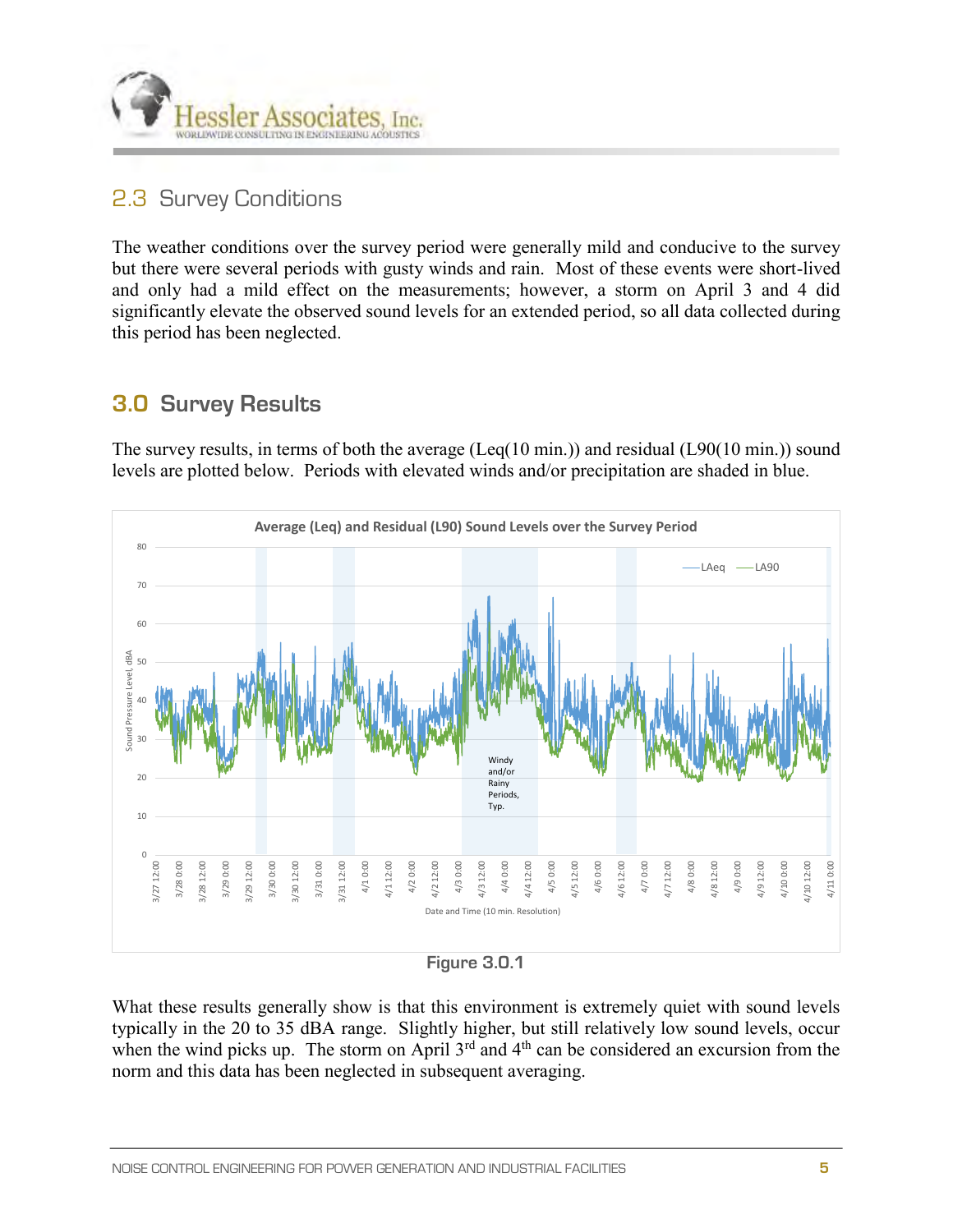

Because the project and its associated substation will only be active during the day, the baseline background sound level of relevance is the average daytime L90 sound level, typically interpreted as from 7 a.m. to 10 p.m. The average daytime sound level in octave bands observed during this survey, omitting the storm on April  $3^{rd}$  and  $4^{th}$ , is tabulated below. The overall average A-weighted sound level is an extremely low 31 dBA.

| Octave Band Center Frequency, Hz |      |                     |      |                       |      |          |      |    |       |  |  |
|----------------------------------|------|---------------------|------|-----------------------|------|----------|------|----|-------|--|--|
| ن. 1 ب                           | ບປ   | $\Delta$ $\epsilon$ | 250  | 500                   | 1 IX | 21<br>ΖA | 4k   | 8k |       |  |  |
| 49.0                             | 42.4 | 38.5                | 28.4 | $\sim$ $\sim$<br>44.1 | 41.J | $\circ$  | 18.4 |    | J 1.1 |  |  |

## **4.0 Sound Emissions from the Substation**

### 4.1 Transformer Sound Level

The only noise source of any potential consequence in the new substation is the step up transformer. Any crackle from the electric lines is something that's only noticeable in or immediately around the substation itself and therefore of no significance at residences hundreds of feet away.

The input sound power level for this transformer has been conservatively estimated in octave bands in **Table T-2113-101618-0** based on the unit's maximum expected MegaVolt Ampere (MVA) rating of 109 using empirically derived algorithms from the "Electric Power Plant Environmental Noise Guide<sup>1</sup>" published by the Edison Electric Institute (EEI). Numerous transformers over a wide range of sizes and manufacturers were measured in the EEI study to develop a formulaic relationship between the MVA rating and sound power. The precise transformer model, rating and manufacturer for this project have not yet been finalized, but the best estimate at this time is for a 109 MVA unit.

For this size transformer, the EEI methodology nominally predicts a near field sound pressure level of 80 dBA and an associated sound power level (Lw) of 99 dBA re 1  $pW^2$ . Experience suggests, however, that this prediction methodology is highly conservative for modern transformers<sup>3</sup> and a

 1 "Electric Power Plant Environmental Noise Guide", Prepared by Bolt Beranek and Newman for the Edison Electric Institute, 2nd Ed., 1984.

<sup>&</sup>lt;sup>2</sup> Sound power level is an essentially intangible quantity, used only for modeling purposes, that is calculated from the measured sound pressure level and the radiating wave front area at the point of the measurement. It is expressed in units of Watts and the designation "re 1 pW", or 'with reference to one picoWatt', is used by convention to distinguish power levels from pressure levels, which are measured in units of pressure, Pascals.

<sup>&</sup>lt;sup>3</sup> The EEI study was carried out 40 years ago.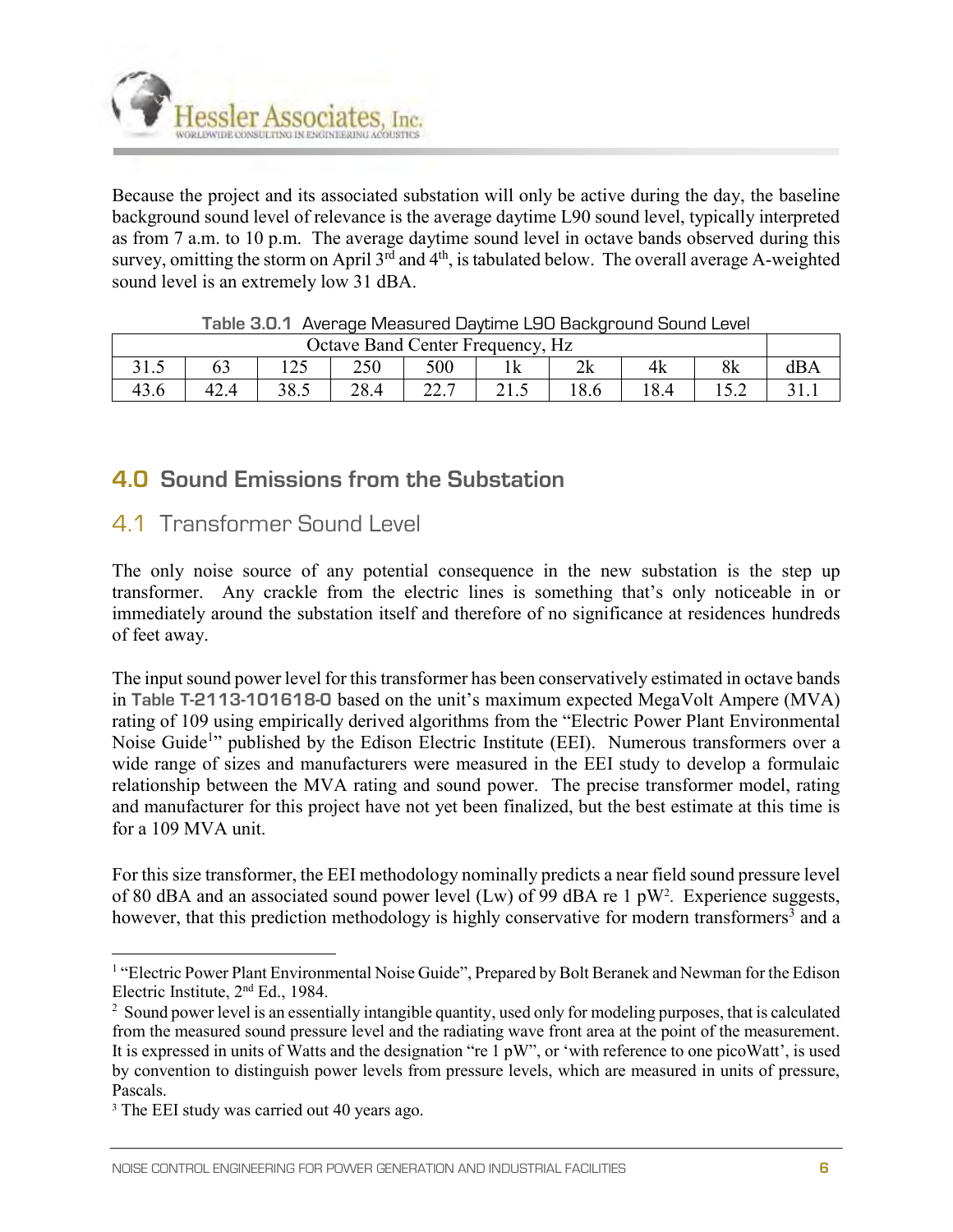

substantially lower sound power level from the actual transformer is very likely. In cases where the actual measured performance has been determined, a sound level of about 6 dB lower has been observed. Consequently, in order to be more realistic in the analysis this reduction has been taken into account in the modeled transformer sound power level, which is tabulated below.

| OBCF<br>Hz           | 31.5 | 63 | 125 | 250 | 500 | 1k | 2k | 4k | 8k | dBA |
|----------------------|------|----|-----|-----|-----|----|----|----|----|-----|
| Lw,<br>dB re<br>1 pW | 89   | 95 | 97  | 92  | 92  | 86 | 81 | 76 | 69 | 93  |

**Table 4.1.1**  Estimated 109 MVA Transformer Sound Power Level (Lw) Spectrum

# 4.2 Sound Propagation Calculations

Based on the sound power level spectrum above, the sound emissions from the substation have been calculated at the nearest potentially sensitive receptors (residences) in strict accordance with ISO 9613-2 Acoustics – Attenuation of Sound during Propagation Outdoors<sup>4</sup>.

In this instance, a mid-range, somewhat conservative ground absorption coefficient (Ag from ISO 9613-2) of 0.5 (on a scale of 0 to 1) has been used to represent the site vicinity, which consists of open fields. Normally, farm fields would be considered more acoustically absorptive and would warrant a higher coefficient than 0.5. There are no appreciable undulations in the area topography so a flat plane is assumed along with ISO "standard day" conditions (10 deg. C/70% RH).

## 4.3 Analysis of Substation Sound Levels at the Nearest Residences

The nearest residences to the proposed new substation are illustrated in Figure 4.3.1 and designated as Design Points 1 through 3.

 $\overline{a}$ 

<sup>4</sup> *Acoustics – Attenuation of Sound during Propagation Outdoors*, Part 2, "A General Method of Calculation," ISO 9613-2, International Organization for Standardization, Geneva, Switzerland, 1989.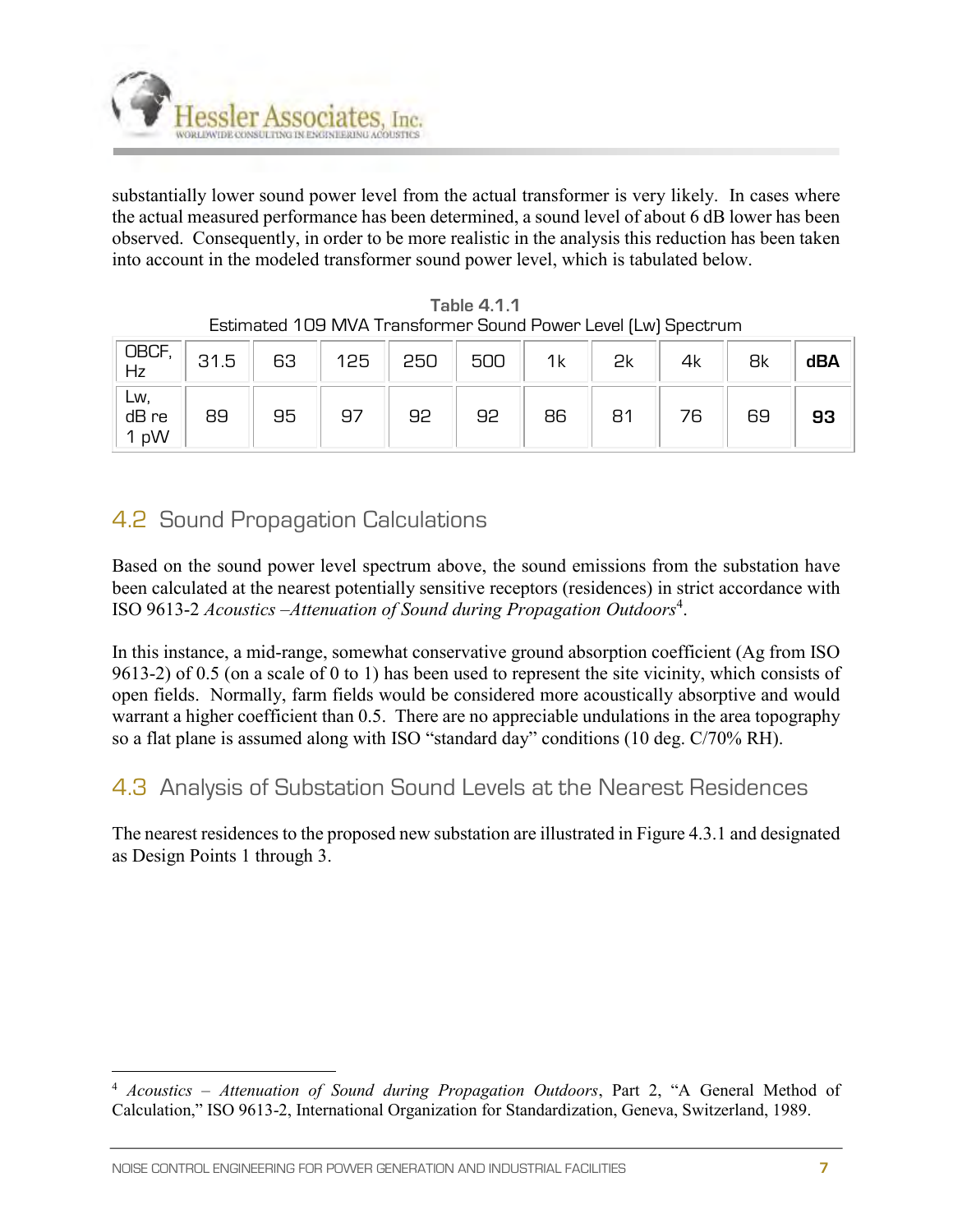



**Figure 4.3.1**  Substation Vicinity Showing Distances to Nearest Residences

The overall A-weighted and octave band sound levels from the proposed substation transformer at each of these receptors are calculated in Table T-2113-101618-0. Because transformer noise is characterized by hums and tones, its frequency content is generally of more importance than its overall magnitude. An assessment approach that uses the frequency spectrum of the source and the background to evaluate potentially intrusive noise and predict community reaction is the modified Composite Noise Rating, or CNR, method.

The first step in the evaluation process is to plot the octave band frequency spectrum of the predicted project-only sound level at points of interest against a set of curves that generally map the perceptibility of the noise as a function of frequency. Figure 4.3.2 below shows the predicted project sound level spectra at the three design points:

- DP-1 The nearest residence to the south (400 ft.)
- DP-2 The nearest residence to the west  $(1300 \text{ ft.})$
- DP-3 The nearest residences to the north (1500 ft.)

A lower-case initial classification letter, applicable to the regions between each curve, is assigned according to the highest region that the spectrum touches.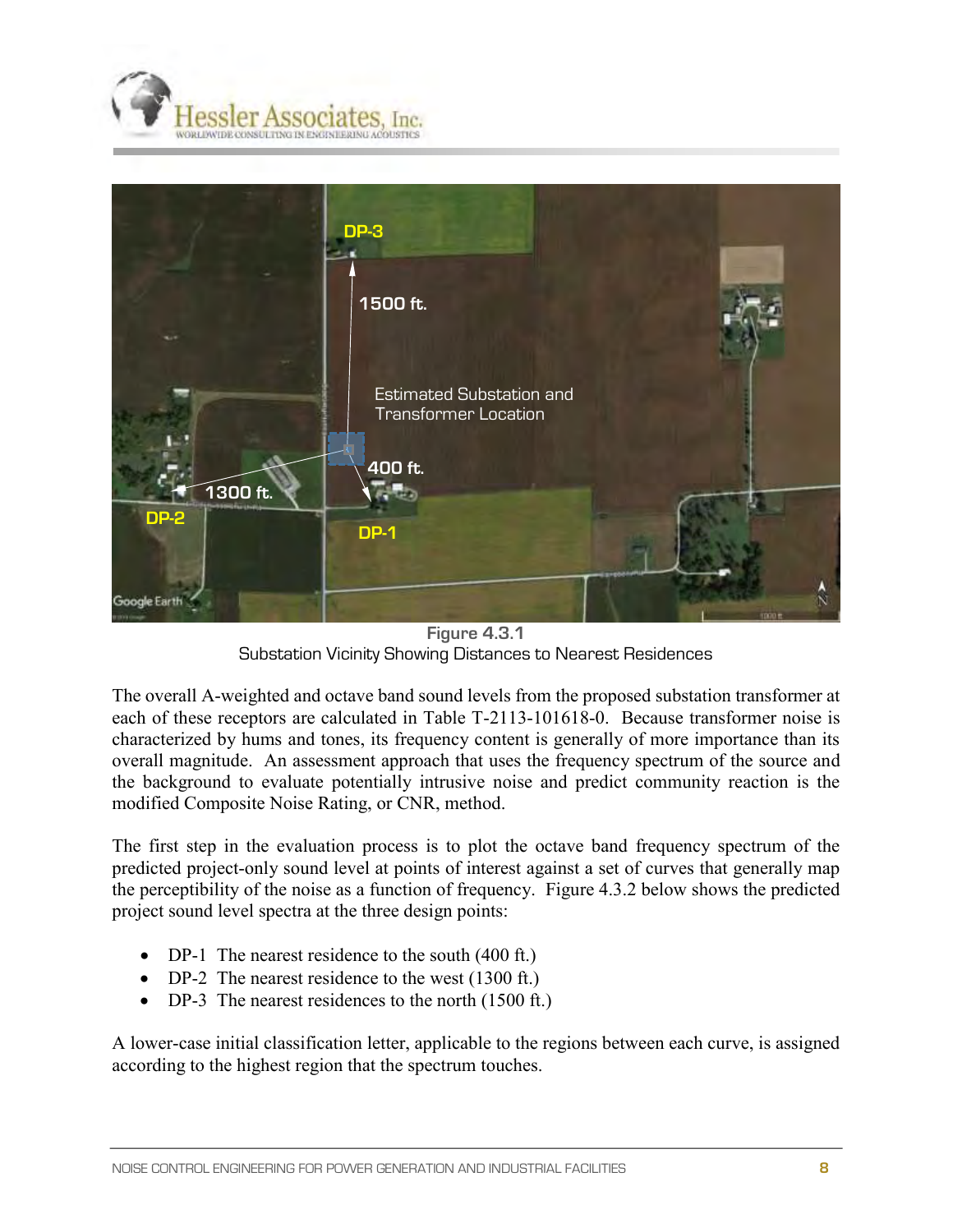



**Figure 4.3.2**

The initial ranking for DP-1 is "**b**" while the other two design points are well into the lowest "**a**" zone.

Starting from this baseline rating classification a series of corrections and adjustments are made to estimate the final classification, which, in turn, gives an indication of the potential community reaction.

The first principal correction is for background masking noise. A second chart of curves is used to determine how well or how poorly the background sound level frequency spectrum would act to mask the project sound level. The highest region intercepted determines the correction factor. Figure 4.3.3 plots the average daytime L90 sound level measured over two weeks at DP-1, which may be taken to represent the ambient sound level in the general area; i.e. at the other nearby residences as well.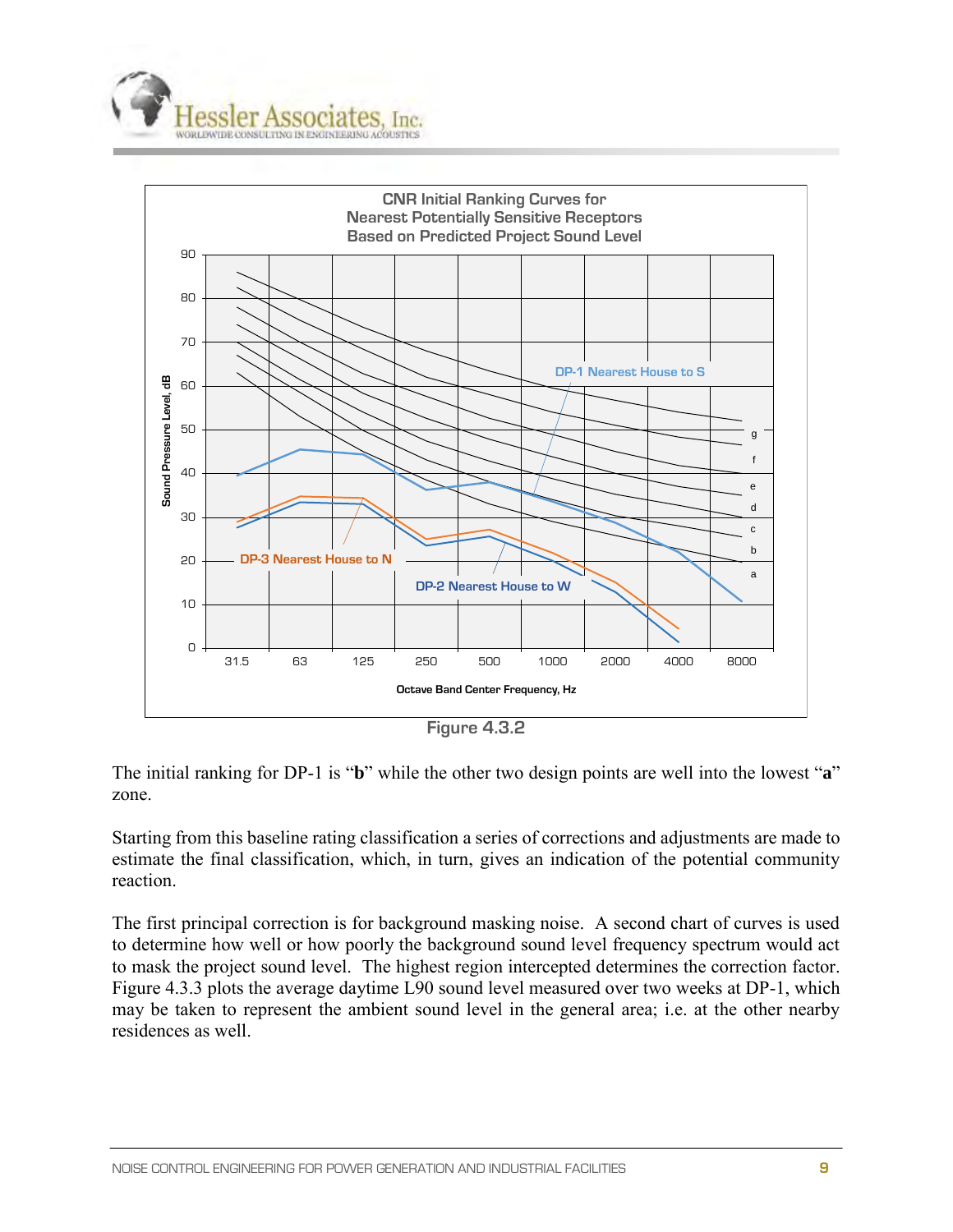



This chart indicates that the very low background sound level in this rural setting results in a correction of **+2**. In general, positive corrections are a kind of penalty.

The remaining corrections to the baseline CNR rating relate to the temporal nature of the new noise source, its character and the general attitude of observers.

The temporal correction accounts for the duration of the ostensibly intruding noise; i.e. when it occurs (during the day or night) and whether it changes with the seasons. Since the project is only active when the sun is shining, a correction of **-1** for daytime only operation would apply at all design points.

Next, a character correction takes into consideration the fact that noises that contain any kind of tone, impulse or excessive low frequency content are more apt to be considered objectionable than a broadband noise of the same magnitude. In this case, transformers are tonal noise sources, but only at fairly short distances, roughly at 500 to 600 ft. or less. Consequently, in this case, a penalty of **+1** may be taken for DP-1, since it is only about 400 ft. from the transformer and some hum or buzz may still be intermittently audible. This is not the case, however, for the next nearest homes, which are well beyond the point where any tones would be significant or readily noticeable.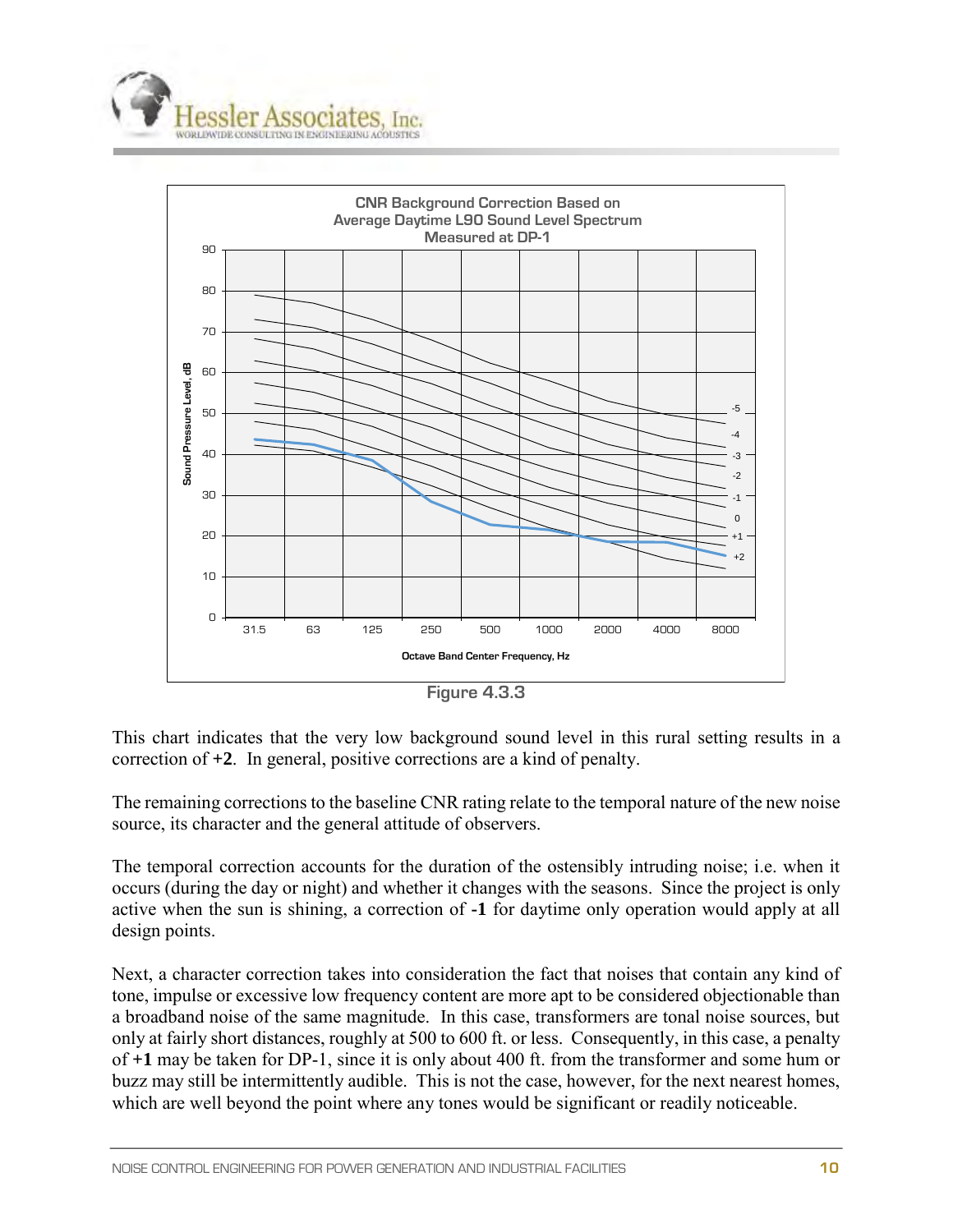

The final correction factor, ranging from  $-1$  to  $+1$ , is associated with previous exposure and attitude as delineated in the following table.

| <b>CNR Correction</b><br>Factor | <b>Previous Exposure and Attitude</b>                                          |
|---------------------------------|--------------------------------------------------------------------------------|
| -1                              | Considerable previous exposure and/or good<br>community relations              |
|                                 | Some previous exposure and good community<br>relations                         |
| $+1$                            | No previous exposure or some previous exposure<br>and poor community relations |

**Table 4.3.3.1** CNR Correction Factors Related to Receptor Attitude

The general community attitude towards this project is not known but there is no reason to believe that community relations are poor; consequently, the fairest interpretation of this factor seems to be a neutral rating of **0**. However, because the nearest design point is the home of the landowner leasing the property on which the substation may be constructed, one would expect a fairly favorable outlook on the project, so it would not be unreasonable to assign positive rating of **-1** for this design point.

The final CNR classification for a specific receptor location is determined by applying the net correction to the baseline letter grade. For example, a baseline rating of "c" with a net correction of -1 would result in a final rating of "B", or one letter below the starting value. In this case the corrections and final ratings for the key design points are summarized below.

| Correction                                  | <b>Correction Factor</b> |             |             |  |  |  |  |  |  |
|---------------------------------------------|--------------------------|-------------|-------------|--|--|--|--|--|--|
|                                             | <b>DP-1</b>              | <b>DP-2</b> | <b>DP-3</b> |  |  |  |  |  |  |
| Initial Rating based on Model<br>Prediction | b                        | а           | a           |  |  |  |  |  |  |
| <b>Background Correction</b>                | +2                       | +2          | $+2$        |  |  |  |  |  |  |
| Temporal/Seasonal<br>Correction             | -1                       | -1          | -1          |  |  |  |  |  |  |
| <b>Character Correction</b>                 | $+1$                     |             |             |  |  |  |  |  |  |
| <b>Exposure and Attitude</b>                | -1                       |             | ┌           |  |  |  |  |  |  |
| <b>Net Correction</b>                       | $+1$                     | $+1$        | $+1$        |  |  |  |  |  |  |
| <b>Final Rating</b>                         | r.                       | R           | в           |  |  |  |  |  |  |

**Table 4.3.3** Summary of CNR Correction Factors and Final Rating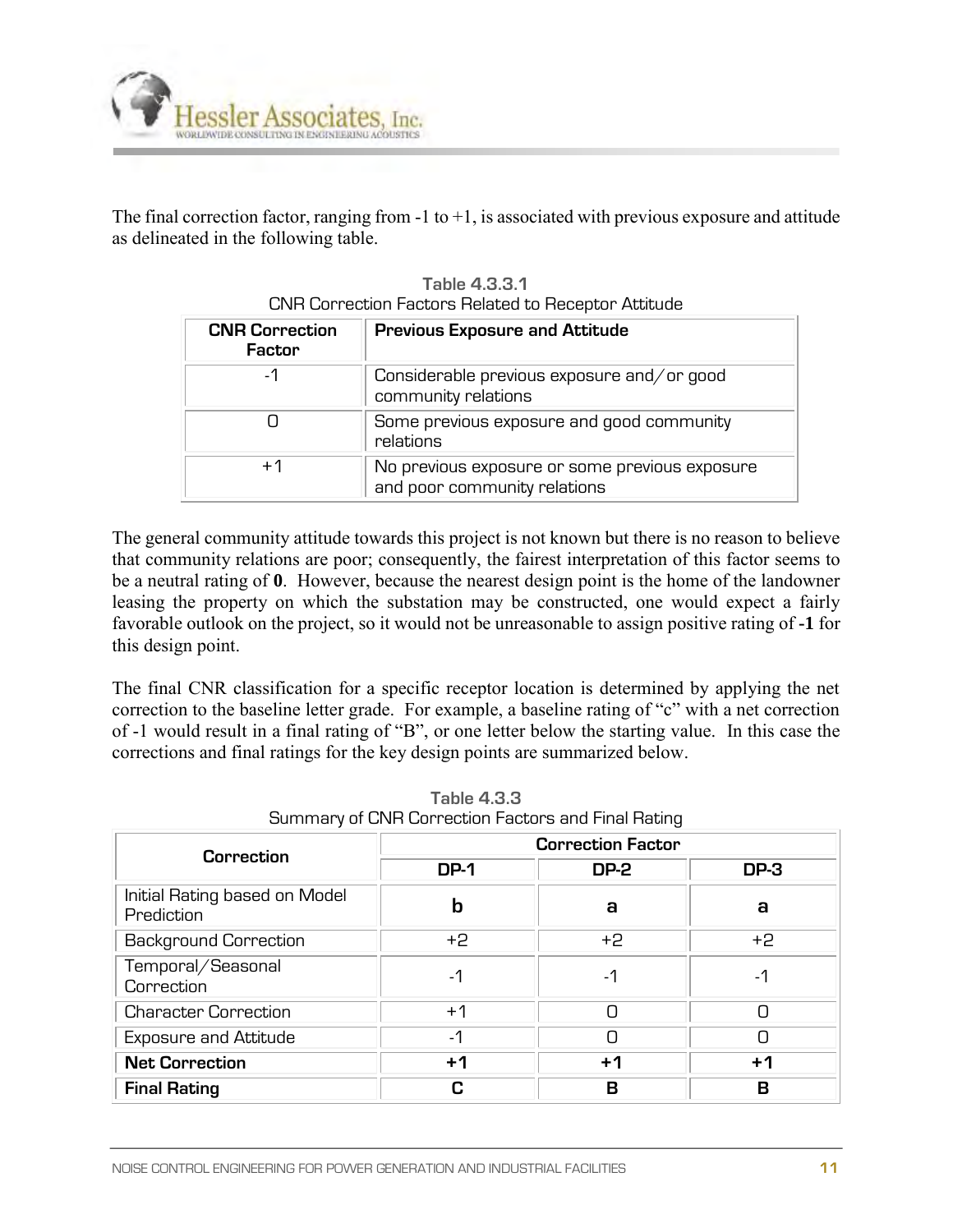

The nominal meaning of these final ratings is given in the chart below.

| <b>Final CNR Rating</b> | <b>Significance</b>                                                                       |
|-------------------------|-------------------------------------------------------------------------------------------|
| А                       | No Reaction                                                                               |
| В                       | No Reaction                                                                               |
| C                       | No Reaction to Sporadic Complaints                                                        |
|                         | Sporadic Complaints                                                                       |
| F                       | Widespread Complaints or Single Threat of Legal Action                                    |
| F                       | Several Threats of Legal Action or Strong Appeals to<br>Local Officials to Stop the Noise |
| G                       | Several Threats of Legal Action or Strong Appeals to<br>Local Officials to Stop the Noise |
| Н                       | Several Threats of Legal Action or Strong Appeals to<br>Local Officials to Stop the Noise |
|                         | Vigorous Action                                                                           |

**Table 4.3.4** Final CNR Ratings and Predicted Reactions

The ratings of **B** and **C** indicate that "no reaction" or essentially no reaction is anticipated at all of the nearest potentially sensitive receptors. Nevertheless, some additional distance between the substation and the nearest house (DP-1), if there is any way to shift the location of the substation to the north by several hundred feet, would better ensure this outcome. Another possible preventative (or remedial) measure would be to erect a berm on the south side of the substation to block the line of sight between the house and the transformer.

Because the sound emissions from the project substation are expected to be essentially negligible at design points 2 and 3, 1300 and 1500 ft., respectively, from the substation, the potential noise impact at more distant receptors has not been evaluated in this study - as would normally occur per State guidelines (OAC 4906-4-08(A)(3)(c) for a wind turbine or fossil fuel project.

## **5.0 Sound Emissions from Other Sources**

With the possible exception of substations, photovoltaic power projects generate very little environmental noise. The only other sound sources of any possible significance are the electrical inverters used to convert locally generated DC current into AC power that is then routed to the substation through underground collector cables. Typically these electrical cabinets are situated within and near the center of each solar field, or independent group of solar panels, so they are usually a considerable distance from the perimeter fence and potential neighbors beyond. Generally speaking, these electrical cabinets emit sound levels on the order of 60 to 70 dBA at 10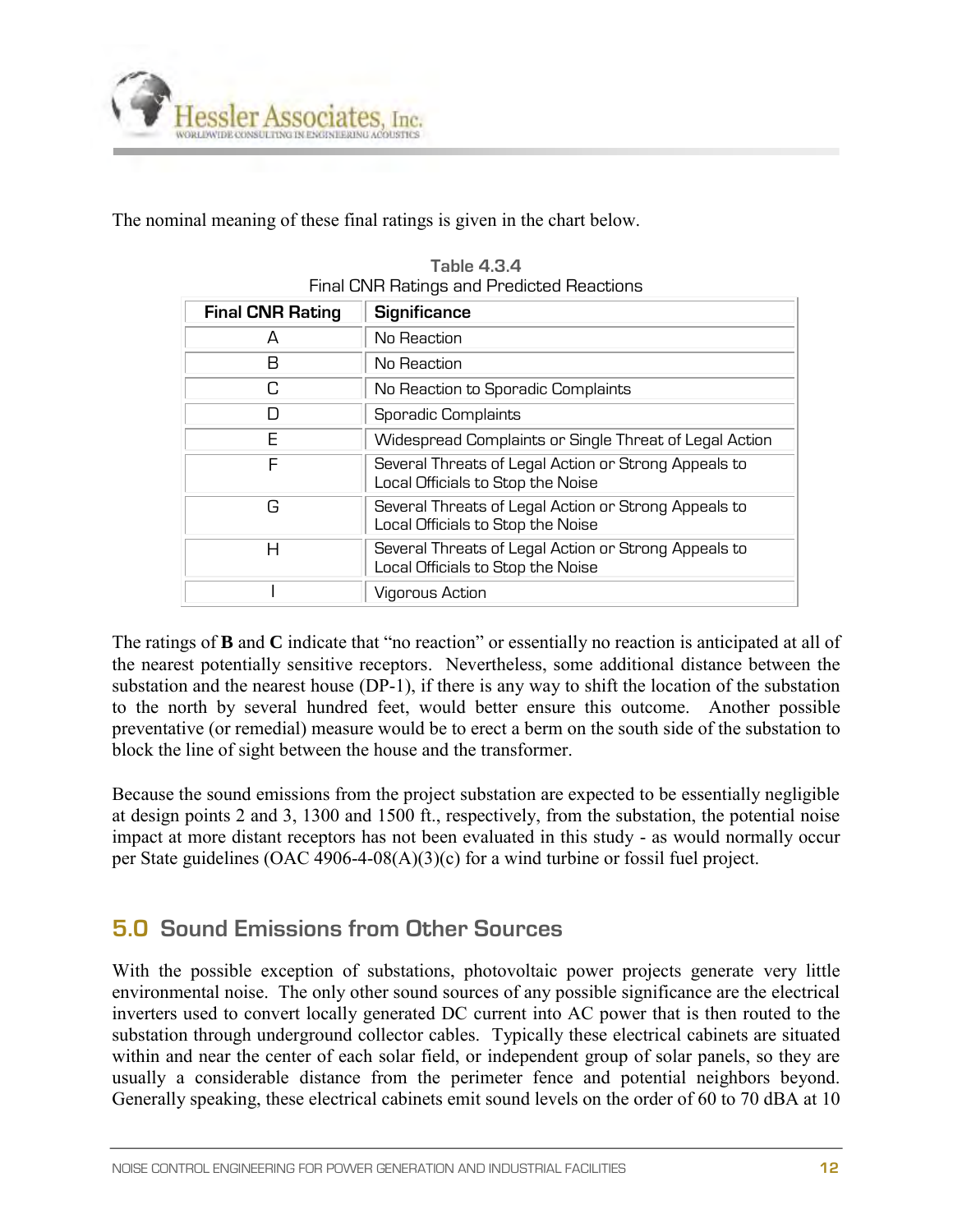

ft. due mostly to the cooling fans and, at this very close-in distance, the sound can be characterized as a hum sometimes with overlying ringing tones in the high frequencies. Since high frequency sound diminishes rapidly with distance the ringing aspect of the sound, if present, dies out very quickly and the sound at any significant distance consists of bland, broadband fan noise, if it is audible at all.

The precise make and model of the inverters for the Angelina project has not yet been selected so their sound emissions cannot be modeled or rigorously evaluated at this time. However, a field study of typical inverter sound emissions at several existing large-scale solar facilities - that was carried out for the Massachusetts Clean Energy Center, an agency of the State government, in  $2012<sup>5</sup>$  - indicates that any noise from these cabinets generally drops into the background level and becomes insignificant at a distance of 150 feet and that they are rarely audible at or beyond the perimeter fence. Consequently, it is expected that any conventional solar field layout will result in a situation where inverter noise is inconsequential at the project boundary making any adverse impact on neighbors highly unlikely. Nevertheless, if this sound source were to unexpectedly generate complaints, options, such as cabinet damping and ventilation silencers, would be available to retroactively mitigate noise from these devices and resolve any issue.

One other possible sound source might be the small motors that (very) slowly rotate the panels so that they track the sun over the course of each day. However, the sound emissions from these motors are thought to be inconsequential even immediately adjacent to them, so no significant community noise impact is anticipated.

During normal operation the facility does not require an operator or any full time staff, so there clearly wouldn't be any noise impacts from traffic. The site would only be occasionally visited by maintenance personnel.

## **6.0 Sound Emissions during Construction**

In contrast to other forms of power generation, the construction phase of a solar energy facility is remarkably short and the activities that generate any significant noise are few. Where a fossil or wind project would require extensive earthworks and the pouring of massive concrete foundations, a solar plant only involves the installation of the mounting posts for the panel racks. No concrete foundations are used for the panel arrays. There are two basic methods of erecting the posts: driving or rotating screw bases. If the posts are driven in, it is essentially a small-scale pile driving operation that produces a repetitive, metallic pounding noise, which will be clearly audible for some distance and could cause some unavoidable disturbance. On the other hand, this activity is short-lived and would proceed fairly quickly, only occurring for a period of days or a couple of

 5 Guldberg, P., Tech Environmental, "Study of Acoustic and EMF Levels from Solar Photovoltaic Projects", Prepared for the Massachusetts Clean Energy Center, Boston, Dec. 2012.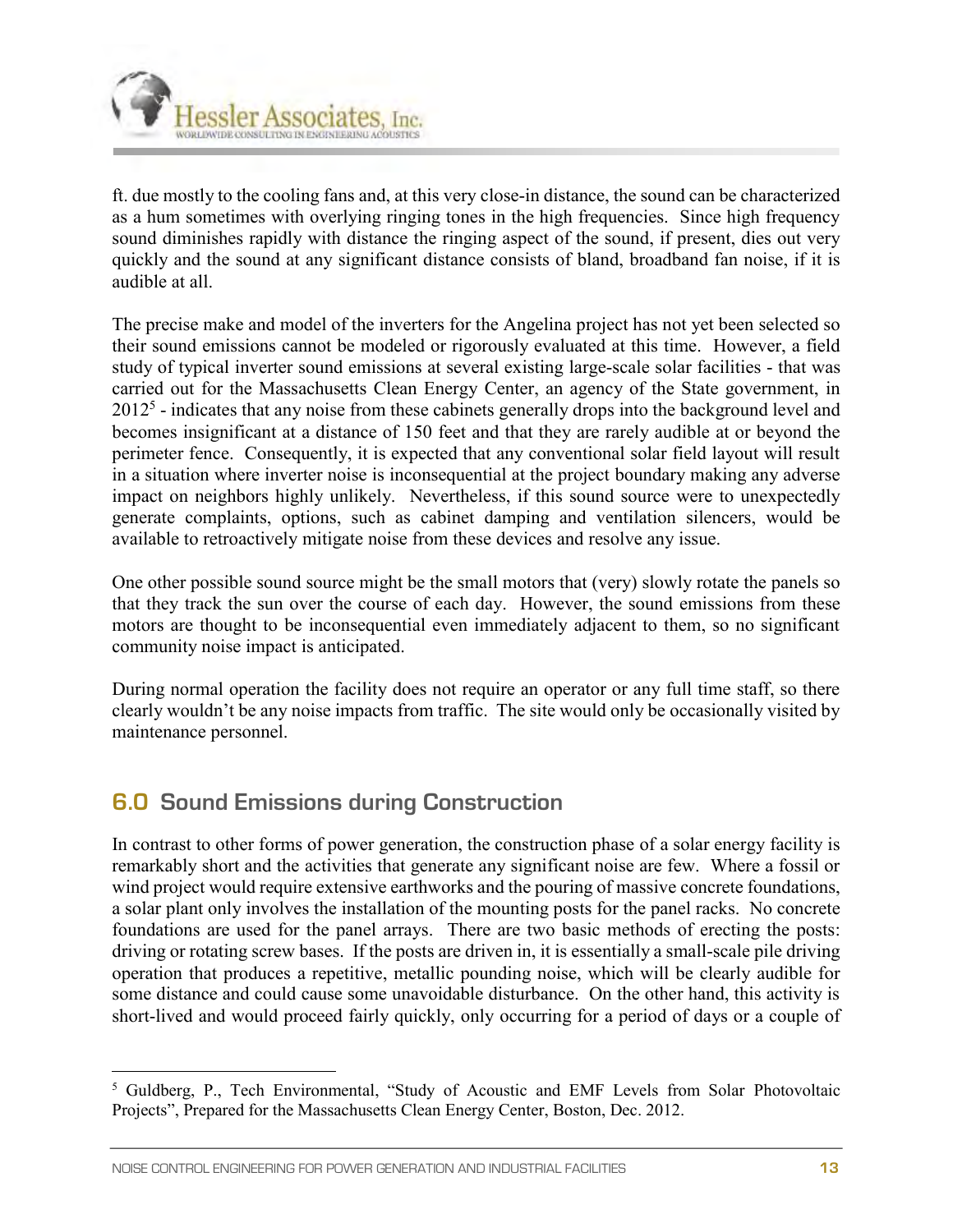

weeks in any one locality. If the posts are screwed in there might be some local noise from the driving apparatus; however, any community impact is likely to be minimal.

In terms of the more traditional construction phases, the table below gives some representative sound levels from construction equipment at 50 feet<sup>6</sup>, which, in this case, may be conservatively interpreted as the site property boundary. These sound levels might be temporarily produced very close to where the work is occurring.

|                                                                |                                       | r ypical Concel doelon Equipmente Codita Ectolo por Timeri by Filacc     |  |  |  |  |  |  |  |  |
|----------------------------------------------------------------|---------------------------------------|--------------------------------------------------------------------------|--|--|--|--|--|--|--|--|
| <b>Equipment Description</b>                                   | Typ. Sound<br>Level at 50<br>ft., dBA | Est. Maximum Total Level at 50 ft.<br>(Property Boundary) per Phase, dBA |  |  |  |  |  |  |  |  |
| <b>Blasting</b>                                                |                                       |                                                                          |  |  |  |  |  |  |  |  |
| n/a                                                            |                                       | n/a                                                                      |  |  |  |  |  |  |  |  |
| Earthmoving<br>Road Construction and Electrical Line Trenching |                                       |                                                                          |  |  |  |  |  |  |  |  |
| Dozer                                                          | 85                                    |                                                                          |  |  |  |  |  |  |  |  |
| Front End Loader                                               | 80                                    | 85                                                                       |  |  |  |  |  |  |  |  |
| Grader                                                         | 85                                    |                                                                          |  |  |  |  |  |  |  |  |
| Backhoe                                                        | 80                                    |                                                                          |  |  |  |  |  |  |  |  |
| <b>Support Post Installation</b>                               |                                       |                                                                          |  |  |  |  |  |  |  |  |
| Vermeer PD10 Pile<br>Driver                                    | 84                                    | 84 (Impulsive for Driven Posts)                                          |  |  |  |  |  |  |  |  |
| Drill Rig Truck                                                | 84                                    | 84 (Broadband for Screwed Posts)                                         |  |  |  |  |  |  |  |  |
| <b>Truck Traffic</b><br><b>Material Delivery</b>               |                                       |                                                                          |  |  |  |  |  |  |  |  |
| <b>Flatbed Truck</b>                                           | 84                                    | 84                                                                       |  |  |  |  |  |  |  |  |
|                                                                | Erection<br><b>Panel Installation</b> |                                                                          |  |  |  |  |  |  |  |  |
| Mobile Crane                                                   | 85                                    | 85                                                                       |  |  |  |  |  |  |  |  |

**Table 6.0.1** Typical Construction Equipment Sound Levels per FHWA by Phase

Note 1: Not all vehicles are likely to be in simultaneous operation. Maximum level represents the highest level realistically likely at any given time.

Note 2: Based on manufacturer's information.

As indicated in the table, no blasting is anticipated for the project. Additionally, there is no need for concrete pouring throughout the solar fields. The base slabs for the inverters and other electrical equipment will be precast and dropped in place. Concrete pouring is only likely for the transformer base in the substation. A concrete pump truck typically generates a sound level of

 $\overline{a}$ 

<sup>6</sup> U. S. Dept. of Transportation, Federal Highway Administration, *Roadway Construction Noise Model User's Guide*, Table 1, Jan. 2006.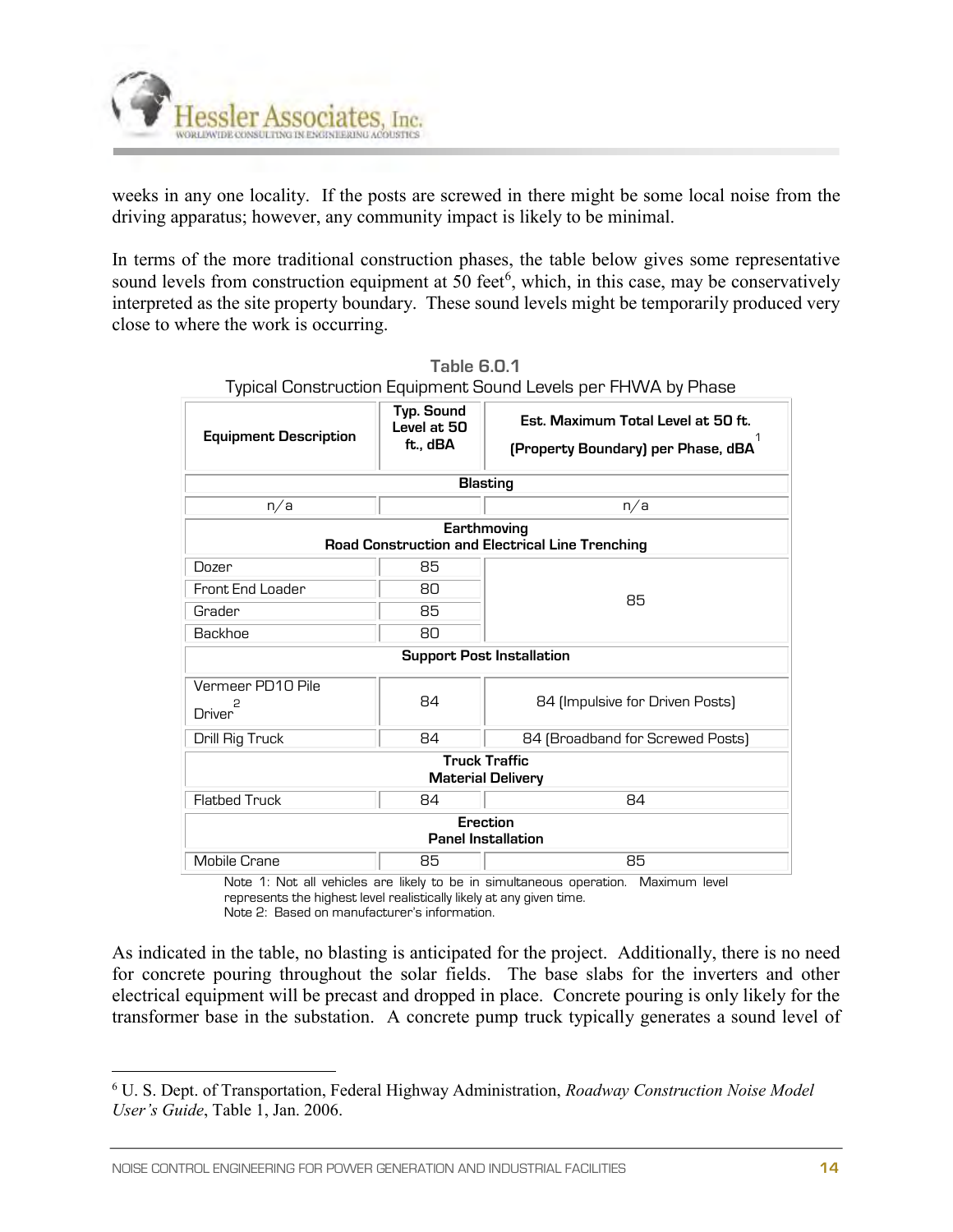

about 82 dBA at 50 feet<sup>7</sup>, or the boundary of the substation. At the nearest house (DP-1, 400 ft.) this sound level would decrease to around 62 dBA and occur only intermittently during the day; most likely only for a day or two.

## **7.0 Conclusions**

A 14 day field survey of the existing ambient sound levels in the immediate vicinity of the future substation associated with the Angelina Solar Project has been carried out to establish the baseline environmental conditions. The survey results indicate that the sound levels in the area are extremely quiet with an average daytime L90 sound level of only 31 dBA.

The sound power level of the step up transformer associated with the proposed substation was calculated from its expected maximum MVA rating of 109 and its far field sound pressure level frequency spectrum has been mathematically projected to the nearest residences to evaluate any potential noise impact using the modified Composite Noise Rating (CNR) methodology. This approach compares the frequency spectra of the existing background level to that of the proposed project to essentially gauge its audibility relative to the natural environmental sound level. Additional adjustments are made for such factors as time of day, tonal content and the community attitude towards to the project. The result of this analysis is that no significant adverse reaction is expected from the proposed substation at any of the nearest residences, although the transformer may be intermittently audible at the landowner's residence – and it would be prudent to try to increase the setback distance of the substation to the extent possible or erect a berm to better ensure that the predicted minimal noise impact actually occurs.

Beyond the substation, there will some sound from the electrical inverters distributed throughout the solar fields. While the sound emissions from this equipment are not negligible in overall magnitude and tonal in character close to these units, the higher frequency tonal aspect drops away very quickly with distance and field measurements indicate that inverter sound fades to insignificance relative to normal background levels at a distance of 150 ft. Moreover, inverter sound is rarely audible at the perimeter fence of typical solar fields so an adverse noise impact at the nearest residences beyond the project boundary appears to be highly unlikely from this equipment. In any event, options exist to mitigate inverter sound emissions should any problem arise.

In contrast to other forms of power generation, sound emissions during construction are expected to be dramatically lower in magnitude and duration. Some unavoidable disturbance is possible when the mounting posts are driven in but this activity will be fairly short-lived in any particular location. Other sounds from trenching and road building will also be brief in duration and will progress from place to place avoiding prolonged exposure at any specific location.

 $\overline{a}$ 7 Ibid.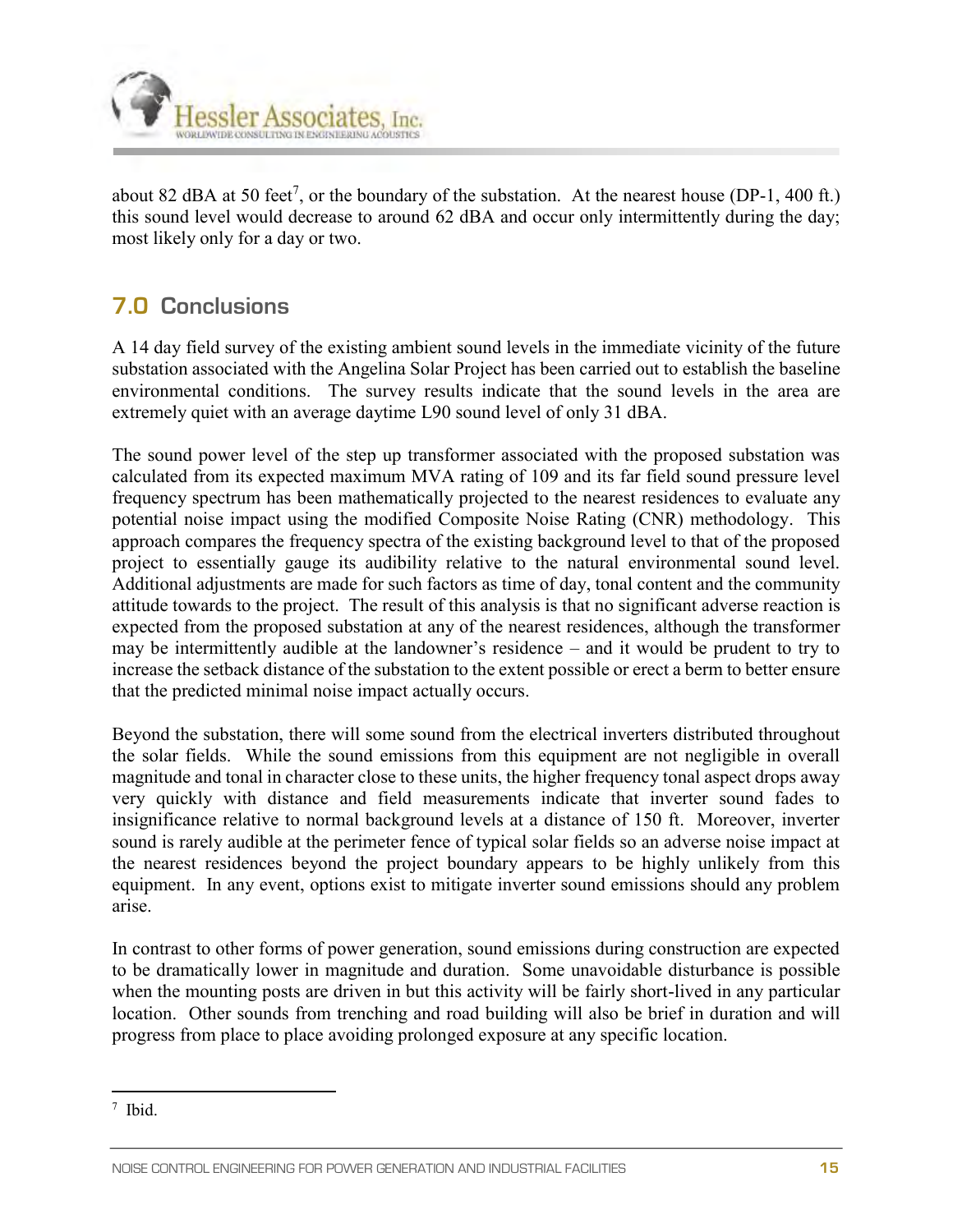

In general, the potential noise impacts from all aspects of the project are expected to minimal.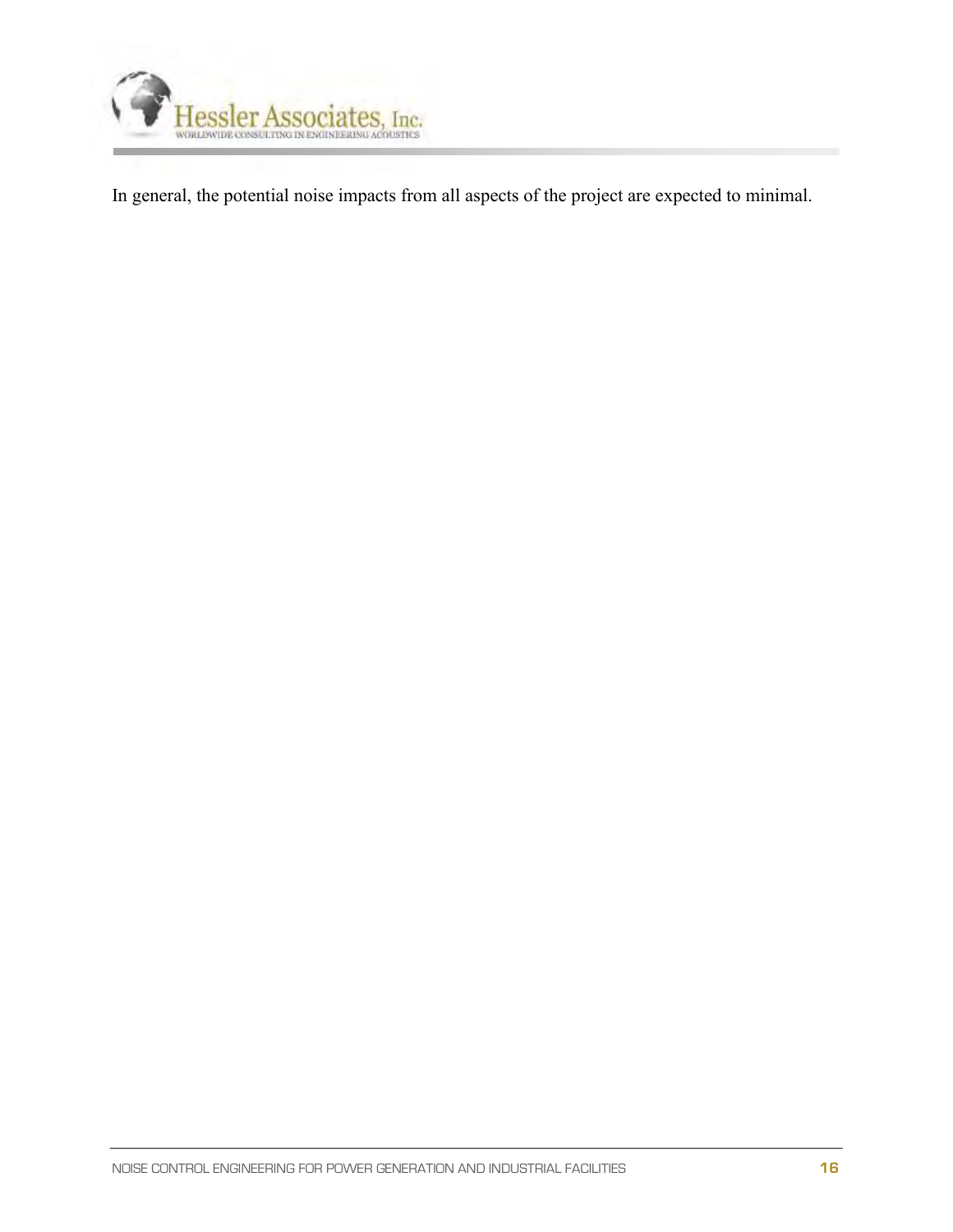

|             | Table: T-2113-101618-0                                       |
|-------------|--------------------------------------------------------------|
|             | Title: Substation Transformer Sound Propagation Calculations |
|             | Project: Angelina Solar                                      |
| Revision: 0 |                                                              |
|             | Date: 10/19/18                                               |

|                                                                         | Octave Band Center Frequency, Hz           |     |     |     |     |      |       |       |      |     |     |  |
|-------------------------------------------------------------------------|--------------------------------------------|-----|-----|-----|-----|------|-------|-------|------|-----|-----|--|
| <b>Descriptor</b>                                                       | 31.5                                       | 63  | 125 | 250 | 500 | 1000 | 2000  | 4000  | 8000 | dBA | dBC |  |
|                                                                         |                                            |     |     |     |     |      |       |       |      |     |     |  |
| 1. Sound Power Level Estimate Based on MVA Rating, Assume Standard Core |                                            |     |     |     |     |      |       |       |      |     |     |  |
| Maximum Expected MVA Rating<br>106                                      | <b>MVA</b>                                 |     |     |     |     |      |       |       |      | 98  |     |  |
| Standard NEMA Rating                                                    | NEMA = $55 + 12$ log (MVA), per EEI Guide* |     |     |     |     |      |       |       |      | 79  |     |  |
| Size Factor (10 log s) Based on MVA                                     |                                            |     |     |     |     |      |       |       |      | 19  |     |  |
| Frequency Adjustment Factors                                            | -3                                         | З   | 5   | U   | n   | -6   | $-11$ | $-16$ | -23  |     |     |  |
| Near Field Lp Based on NEMA Rating                                      | 76                                         | 82  | 84  | 79  | 79  | 73   | 68    | 63    | 56   | 80  |     |  |
| Nom. Lw = NEMA Rating $+$ 10 log s                                      | 95                                         | 101 | 103 | 98  | 98  | 92   | 87    | 82    | 75   | 99  |     |  |
| Observed Conservatism Calc vs. Meas.                                    | -6                                         | -6  | -6  | -6  | -6  | -6   | -6    | -6    | -6   |     |     |  |
| <b>Likely Actual Lw</b>                                                 | 89                                         | 95  | 97  | 92  | 92  | 86   | 81    | 76    | 69   | 93  |     |  |

\* Edison Electric Institute, "Electric Power Plant Environmental Noise Guide", 2nd Ed., BBN, 1984.

#### **2. Calculated Sound Pressure at DP-1**  Path Attenuation:

| Source Receiver Distance                  | 122        | m   | 400 ft. |        |     |     |     |      |      |      |    |
|-------------------------------------------|------------|-----|---------|--------|-----|-----|-----|------|------|------|----|
| Hemispherical Distance Loss, m            | 122        | -50 | -50     | -50    | -50 | -50 | -50 | -50  | -50  | -50  |    |
| Air Absorption $10^{\circ}$ C / 70%RH), m | 122        |     |         |        | O   |     | -1  | $-1$ | -2   | -6   |    |
| Anomalous Attenuation, m                  | 122        |     |         | $\Box$ | 0   |     | -1  | $-1$ | -1   | -2   |    |
| Number of Sources                         |            |     |         | 0      | 0   |     |     |      |      |      |    |
| Ground Attenuation per ISO 9613-2         | $Aq = 0.5$ |     |         | -3     | -6  | -4  | -2  | $-1$ | $-1$ | $-1$ |    |
| Sum of Path Attenuation:                  |            | -50 | -50     | -53    | -56 | -54 | -53 | -53  | -54  | -59  |    |
| Est. Receptor Lp                          |            | 40  | 45      | 44     | 36  | 38  | 34  | 29   | 22   | 11   | 39 |
|                                           |            |     |         |        |     |     |     |      |      |      |    |

#### **3. Calculated Sound Pressure at DP-2** Path Attenuation:

| - 011   ALLEHUOLIUI I.                    |            |     |          |     |       |      |     |     |       |       |    |
|-------------------------------------------|------------|-----|----------|-----|-------|------|-----|-----|-------|-------|----|
| Source Receiver Distance                  | 396        | m   | 1300 ft. |     |       |      |     |     |       |       |    |
| Hemispherical Distance Loss, m            | 396        | -60 | -60      | -60 | -60   | -60  | -60 | -60 | -60   | -60   |    |
| Air Absorption $10^{\circ}$ C / 70%RH), m | 396        |     |          |     | 0     | $-1$ | -2  | -4  | -8    | $-21$ |    |
| Anomalous Attenuation, m                  | 396        |     | -1       | -1  | $-1$  | $-1$ | -2  | -3  | $-4$  | -5    |    |
| Number of Sources                         |            |     |          |     | 0     |      |     |     |       |       |    |
| Ground Attenuation per ISO 9613-2         | $Aq = 0.5$ |     | 0        | -2  | -6    | -3   | -1  |     |       |       |    |
| Sum of Path Attenuation:                  |            | -60 | -61      | -63 | $-67$ | -65  | -65 | -66 | $-72$ | -86   |    |
| Est. Receptor Lp                          |            | 29  | 35       | 34  | 25    | 27   | 22  | 15  | 4     | -16   | 28 |
|                                           |            |     |          |     |       |      |     |     |       |       |    |

#### **4. Calculated Sound Pressure at DP-3**

| Path Attenuation:                         |            |       |          |     |      |       |     |     |       |       |    |
|-------------------------------------------|------------|-------|----------|-----|------|-------|-----|-----|-------|-------|----|
| Source Receiver Distance                  | 457        | m     | 1500 ft. |     |      |       |     |     |       |       |    |
| Hemispherical Distance Loss, m            | 457        | $-61$ | -61      | -61 | -61  | -61   | -61 | -61 | -61   | -61   |    |
| Air Absorption $10^{\circ}$ C / 70%RH), m | 457        |       | О        |     | $-1$ | $-1$  | -2  | -4  | -9    | $-24$ |    |
| Anomalous Attenuation, m                  | 457        |       | $-1$     | -1  | $-1$ | -2    | -2  | -3  | -4    | -6    |    |
| Number of Sources                         |            |       | О        |     | О    | Ο     |     |     | Ο     | O     |    |
| Ground Attenuation per ISO 9613-2         | $Aq = 0.5$ |       | О        | -2  | -6   | -3    | -1  |     | Ο     | 0     |    |
| Sum of Path Attenuation:                  |            | -62   | -62      | -64 | -69  | $-67$ | -66 | -69 | $-75$ | -91   |    |
| Est. Receptor Lp                          |            | 28    | 33       | 33  | 23   | 26    | 20  | 13  |       | -22   | 26 |

#### Notes:

Lp = Sound Pressure Level, dB re 20 mPa

Lw = Sound Power Level, dB re 1 pW